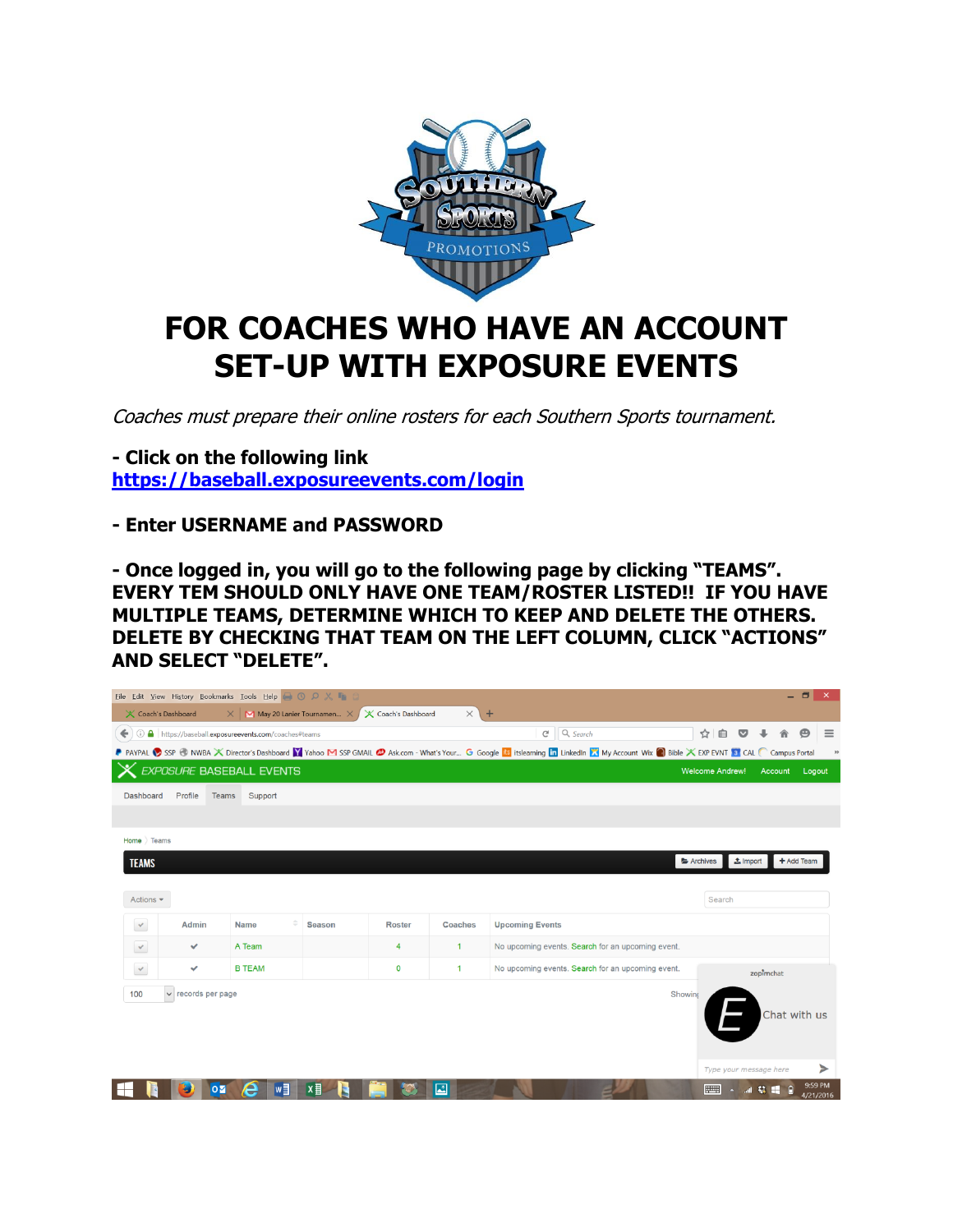Once you delete your "other teams", and only have one team, click on the number below the "ROSTER" header.

|                     |                    | Eile Edit View History Bookmarks Tools Help & O O X II     |                             |                     |              |                                                                                                                                                                                       |                        |                        |            | $ \Box$<br>$\mathbf{x}$ |
|---------------------|--------------------|------------------------------------------------------------|-----------------------------|---------------------|--------------|---------------------------------------------------------------------------------------------------------------------------------------------------------------------------------------|------------------------|------------------------|------------|-------------------------|
| X Coach's Dashboard |                    | $\times$                                                   | M May 20 Lanier Tournamen X | X Coach's Dashboard | $\times$     | $+$                                                                                                                                                                                   |                        |                        |            |                         |
| ↞                   |                    | <b>a</b> https://baseball.exposureevents.com/coaches#teams |                             |                     |              | $C^{\prime}$ Q Search                                                                                                                                                                 | ☆自                     | $\circ$                |            | $\Theta$<br>$\equiv$    |
|                     |                    |                                                            |                             |                     |              | P PAYPAL SSP & NWBA X Director's Dashboard V Yahoo M SSP GMAIL @ Ask.com - What's Your G Google Le itslearning in LinkedIn X My Account Wix @ Bible X EXP EVNT ST CAL C Campus Portal |                        |                        |            |                         |
|                     |                    | <b>EXPOSURE BASEBALL EVENTS</b>                            |                             |                     |              |                                                                                                                                                                                       | <b>Welcome Andrew!</b> |                        | Account    | Logout                  |
| Dashboard           | Profile<br>Teams   | Support                                                    |                             |                     |              |                                                                                                                                                                                       |                        |                        |            |                         |
|                     |                    |                                                            |                             |                     |              |                                                                                                                                                                                       |                        |                        |            |                         |
| Home Teams          |                    |                                                            |                             |                     |              |                                                                                                                                                                                       |                        |                        |            |                         |
|                     |                    |                                                            |                             |                     |              |                                                                                                                                                                                       |                        |                        |            |                         |
| <b>TEAMS</b>        |                    |                                                            |                             |                     |              |                                                                                                                                                                                       | Archives               | $#$ Import             | + Add Team |                         |
|                     |                    |                                                            |                             |                     |              |                                                                                                                                                                                       |                        |                        |            |                         |
| Actions $\equiv$    |                    |                                                            |                             |                     |              |                                                                                                                                                                                       | Search                 |                        |            |                         |
| $\checkmark$        | Admin              | Name                                                       | Season                      | Roster              | Coaches      | <b>Upcoming Events</b>                                                                                                                                                                |                        |                        |            |                         |
| $\checkmark$        | ✓                  | A Team                                                     |                             | $\overline{4}$      | $\mathbf{1}$ | No upcoming events. Search for an upcoming event.                                                                                                                                     |                        |                        |            |                         |
| 100                 | v records per page |                                                            |                             |                     |              |                                                                                                                                                                                       | Showing                | zopimchat              |            |                         |
|                     |                    |                                                            |                             |                     |              |                                                                                                                                                                                       |                        |                        |            |                         |
|                     |                    |                                                            |                             |                     |              |                                                                                                                                                                                       |                        |                        |            | Chat with us            |
|                     |                    |                                                            |                             |                     |              |                                                                                                                                                                                       |                        |                        |            |                         |
|                     |                    |                                                            |                             |                     |              |                                                                                                                                                                                       |                        |                        |            |                         |
|                     |                    |                                                            |                             |                     |              |                                                                                                                                                                                       |                        | Type your message here |            | ⋗                       |
|                     | OZ                 | $w\overline{a}$<br>A                                       | ×目                          |                     | $\mathbb{Z}$ |                                                                                                                                                                                       |                        | - 3 登場日                |            | 10:02 PM                |

Below is what you will see after clicking on the number below "ROSTER". The number represents the number of players on the roster.

|                                                                                                            | Eile Edit View History Bookmarks Tools Help & O O X In C                                                                                                                                             |                                                                             |                                               |                     |                                                                                                                                                                                      |                                                               |                             |                                                  |                |
|------------------------------------------------------------------------------------------------------------|------------------------------------------------------------------------------------------------------------------------------------------------------------------------------------------------------|-----------------------------------------------------------------------------|-----------------------------------------------|---------------------|--------------------------------------------------------------------------------------------------------------------------------------------------------------------------------------|---------------------------------------------------------------|-----------------------------|--------------------------------------------------|----------------|
|                                                                                                            | X Coach's Dashboard                                                                                                                                                                                  | $\times$                                                                    | $\mathbf{M}$ May 20 Lanier Tournamen $\times$ | X Coach's Dashboard | $\times$ +                                                                                                                                                                           |                                                               |                             |                                                  |                |
|                                                                                                            |                                                                                                                                                                                                      | ← 0 A https://baseball.exposureevents.com/coaches#teamplayers?teamid=238272 |                                               |                     |                                                                                                                                                                                      | $Q$ , Search<br>$\mathsf{C}^{\scriptscriptstyle{\mathsf{d}}}$ | ☆                           | 自<br>$\bullet$                                   |                |
|                                                                                                            |                                                                                                                                                                                                      |                                                                             |                                               |                     | P PAYPAL SSP @ NWBA X Director's Dashboard Y Yahoo M SSP GMAIL @ Ask.com - What's Your G Google Is itslearning in LinkedIn X My Account Wix @ Bible X EXP EVNT 3 CAL C Campus Portal |                                                               |                             |                                                  |                |
|                                                                                                            |                                                                                                                                                                                                      | X EXPOSURE BASEBALL EVENTS                                                  |                                               |                     |                                                                                                                                                                                      |                                                               | <b>Welcome Andrew!</b>      |                                                  | Account Logout |
|                                                                                                            |                                                                                                                                                                                                      | Events Seasons Coaches Players Images                                       |                                               |                     |                                                                                                                                                                                      |                                                               |                             |                                                  |                |
|                                                                                                            | Home Teams A Team Players                                                                                                                                                                            |                                                                             |                                               |                     |                                                                                                                                                                                      |                                                               |                             |                                                  |                |
|                                                                                                            | A TEAM PLAYERS                                                                                                                                                                                       |                                                                             |                                               |                     |                                                                                                                                                                                      |                                                               | $\pm$ Import                | $\blacksquare$ Invite<br>$\rightleftarrows$ Link | $+Add$         |
|                                                                                                            |                                                                                                                                                                                                      |                                                                             |                                               |                     |                                                                                                                                                                                      |                                                               |                             |                                                  |                |
|                                                                                                            | This is the primary roster for A Team. Any additions or modifications will also effect the roster for all upcoming events, however no updates will occur to a roster in an event that has started or |                                                                             |                                               |                     |                                                                                                                                                                                      |                                                               |                             |                                                  |                |
|                                                                                                            |                                                                                                                                                                                                      |                                                                             |                                               |                     |                                                                                                                                                                                      |                                                               |                             |                                                  |                |
|                                                                                                            | $\pm$ Export $\sim$                                                                                                                                                                                  |                                                                             |                                               |                     |                                                                                                                                                                                      |                                                               | Search                      |                                                  |                |
|                                                                                                            | <b>Number</b>                                                                                                                                                                                        | <b>Name</b>                                                                 | Team                                          | Linked              | $\div$<br>Height                                                                                                                                                                     | <b>Position</b>                                               | <b>Graduation Year</b>      | <b>High School</b>                               |                |
|                                                                                                            | 10                                                                                                                                                                                                   | <b>Dick Jones</b>                                                           | A Team                                        | $\rightleftarrows$  |                                                                                                                                                                                      |                                                               |                             |                                                  |                |
|                                                                                                            | $\overline{2}$                                                                                                                                                                                       | Joe Smith                                                                   | A Team                                        | $\rightleftarrows$  |                                                                                                                                                                                      |                                                               |                             |                                                  |                |
| finished.<br>Actions $\blacktriangleright$<br>$\checkmark$<br>$\checkmark$<br>$\checkmark$<br>$\checkmark$ | 5                                                                                                                                                                                                    | John Doe                                                                    | A Team                                        | ≓                   |                                                                                                                                                                                      |                                                               |                             |                                                  |                |
|                                                                                                            | 54                                                                                                                                                                                                   | <b>Skippy Black</b>                                                         | A Team                                        | $\rightleftarrows$  |                                                                                                                                                                                      |                                                               |                             |                                                  |                |
| $\checkmark$<br>100                                                                                        | v records per page                                                                                                                                                                                   |                                                                             |                                               |                     |                                                                                                                                                                                      |                                                               | Showing 1 to 4 of 4 entries | $\ll$                                            | $1 \times$     |
|                                                                                                            |                                                                                                                                                                                                      |                                                                             |                                               |                     |                                                                                                                                                                                      |                                                               |                             | Chat with us                                     |                |